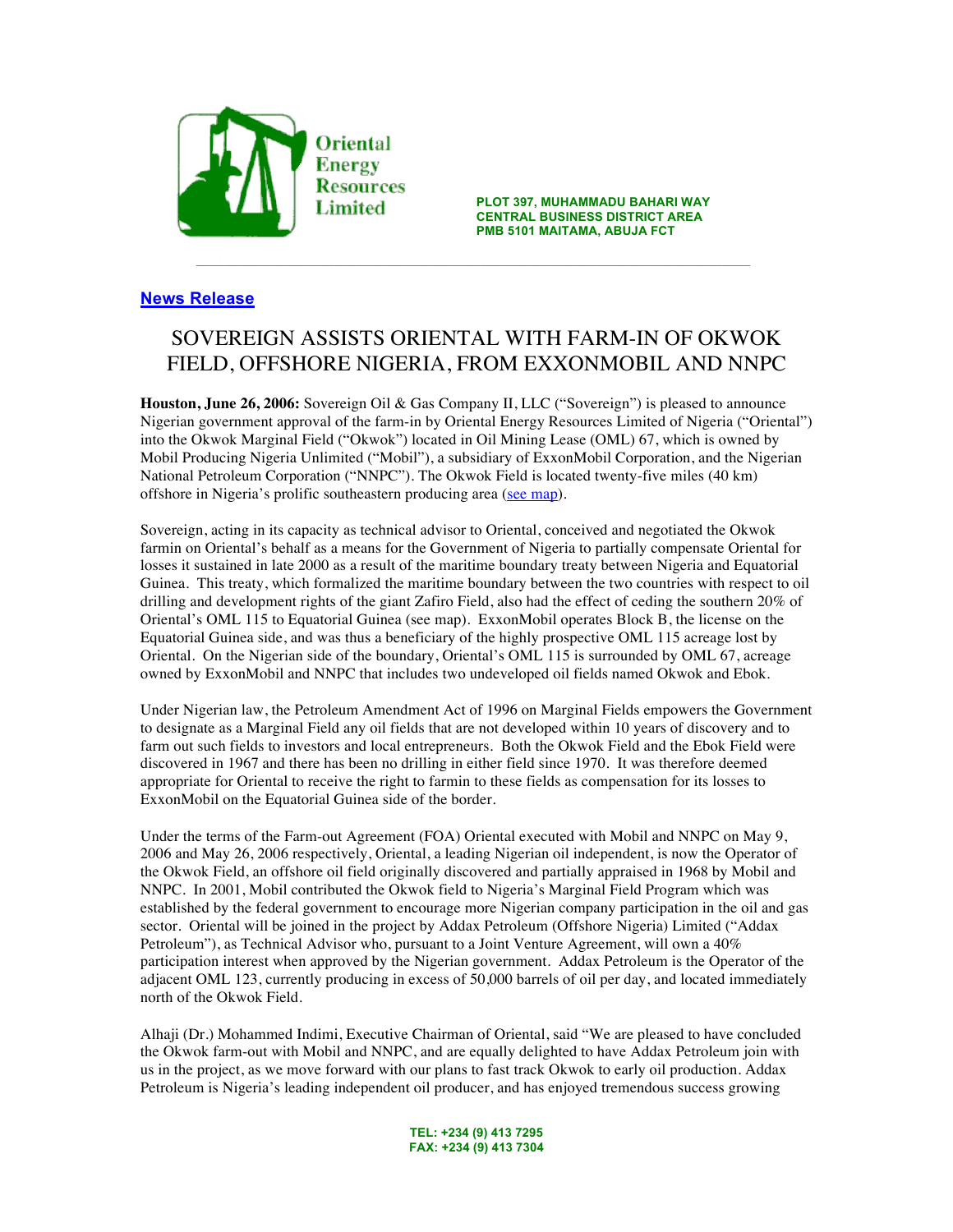their OML 123 oil production just a few miles from Okwok. We look forward to a fruitful cooperation with Addax Petroleum as we jointly develop the Okwok Field."

Oriental and Addax Petroleum plan to drill up to three appraisal wells in the Okwok Field with the GSF High Island IX drilling rig, commencing in June 2006, to confirm the commercial potential of the field. A total of four wells were previously drilled in Okwok, three by Mobil/NNPC and one by Oriental/Conoco. Of these prior wells, two wells encountered several petroleum-bearing sands of significant thickness, but the wells were not production tested. The Okwok Field is defined by these wells and by recent 3D seismic data. If warranted, the new appraisal wells to be drilled by Oriental and Addax Petroleum will be production tested to confirm reservoir producibility and crude oil characteristics.

A successful appraisal program by Oriental and Addax Petroleum will be followed by field development operations. First commercial oil production from Okwok could commence as early as 2008.

Oriental was materially assisted by Sovereign Oil & Gas Company II, LLC of Houston, Texas, in obtaining the farm-out from Mobil-NNPC and in arranging the farm-in with Addax Petroleum. Sovereign will continue its role as technical advisor to Oriental and will assist Oriental with the farmout to qualified companies of a 40% participation interest in OML 115, the maximum percentage of foreign participation allowed in Nigeria. Sovereign has recently opened a data room for OML 115 at Sovereign's Houston office.

Oriental Energy Resources Limited is a privately held, Nigerian oil exploration and production company with its headquarters in Abuja, the Federal capital of Nigeria. In addition to the Okwok Field, Oriental is the operator of OML 115, an oil mining lease located near Okwok in southeastern offshore Nigeria. Addax Petroleum is an international oil and gas exploration and production company focused on Africa and the Middle East. It is the largest independent oil producer in Nigeria and has increased its crude oil production from an average of 8,000 barrels per day for 1998 to approximately 80,000 barrels per day for the first quarter of 2006. In Nigeria, Addax Petroleum has a 100 percent interest in two Production Sharing Contracts for Blocks OML 123 (offshore), OML 124 (onshore), OPL 90 and OPL 225 (offshore). The Okwok Field, which is located immediately south of OML 123, represents the first farm-in for Addax Petroleum in Nigeria. For further information visit the company's website at **www.addaxpetroleum.com** Sovereign Oil & Gas Company II, LLC is an international upstream project developer with world-wide experience, specializing in West Africa. Sovereign has completed nine major upstream property transactions in the Gulf of Guinea in recent years involving bonuses and work commitments totaling approximately US\$400 million. Sovereign concentrates its efforts on assisting local upstream asset owners in the region obtain foreign technical partners and financing, and provides investment-ready drilling and development projects to the international upstream industry. Sovereign's CEO has been involved in the drilling of more than 80 wells in West Africa, resulting in the investment of over US\$3.5 billion into the region over the past fifteen years. Projects he has successfully managed include the giant Zafiro Field discovery in Equatorial Guinea. Sovereign is a privately held Texas corporation with its headquarters located in Houston, Texas.

Sovereign is currently in the third year of an exclusive joint development agreement with Syntroleum Corporation (NASDAQ: SYNM) to source upstream E&P projects for Syntroleum worldwide. Syntroleum owns a proprietary process for converting natural gas or synthesis gas derived from coal and other carbonbased feedstock into synthetic liquid hydrocarbons. Syntroleum plans to use its technology to develop and participate in natural gas and coal monetization projects in a number of global locations. Sovereign is currently offering a portfolio of Syntroleum-owned upstream assets in Nigeria for participation to the international oil industry. For further information on these opportunities and on Sovereign please visit the company's website at **www.sovereignoil.com**

*Certain statements in this media release, other than historical information, may be regarded as "forwardlooking statements". As such, they are subject to various risks and uncertainties, such as the timely completion, cost and result of exploration, appraisal, and development activities, the results of seismic, wireline logging and other testing methods, and estimates of underground accumulations of oil and gas. Actual results may vary*.